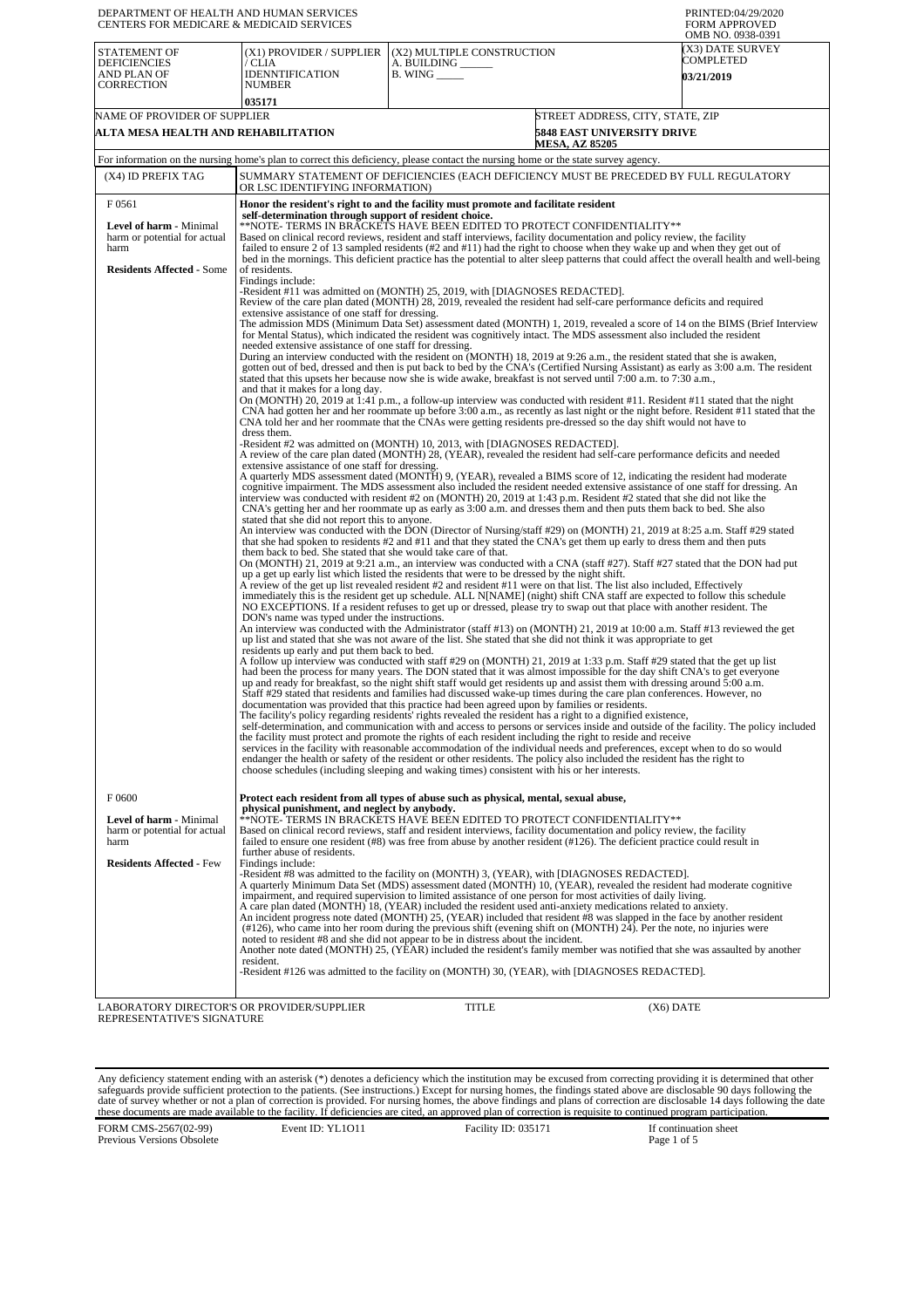| DEPARTMENT OF HEALTH AND HUMAN SERVICES<br>CENTERS FOR MEDICARE & MEDICAID SERVICES                                 |                                                                                                                                                                                                                                                                                                                                                                                                                                                                                                                                                                                                                                                                                                                                                                                                                                                                                                                                   |                                                                                                                                                                                                                                                                                                                                                                                                                                                                                                                                                                                                                                                                                                                                                                                                                                                                                                                                                                                                                                                                                                                                                                                                                                                                                                                                                                                                                                                                                                                                                                                                                                                                                                                                                                                                                                                                                                                                                                                                                                                                                                                                                                                                                                                                                                                                                                                                                                                                                                                                                                                                                                                                                                                                                                                                                                                                                                                                                                                                                                                                                                                                                                                                                                                                                                                                                                                                                                                                                                                                                                                                                                                                                                                                                                                                                                                                                                                                                                                                                                                                                                                                                                                                                                                                                                                                                                                                                                                                                                                                                                                                                                                                                                                                                                                                                                                                                                                                                                                                                                                                                                                                                                                                                                                                                                                                                                                                                                                                                                                                                                                                                                                                                                                                                                                                                                                                                                                                                                                                                                                                                                                                                                                                                                                                                                                                                                                                                                                                                                                                                                                                                                                                                                                                                                                                                                                                                                                                                                                                                                                                                                                                                                                                                                                                                                                                                                                                                                                                                                                                                                                                                                                                                                                                                                                                                                                                                                                                                                                                                                                                                                                                                                                                                                                                                                 | PRINTED:04/29/2020<br><b>FORM APPROVED</b><br>OMB NO. 0938-0391       |
|---------------------------------------------------------------------------------------------------------------------|-----------------------------------------------------------------------------------------------------------------------------------------------------------------------------------------------------------------------------------------------------------------------------------------------------------------------------------------------------------------------------------------------------------------------------------------------------------------------------------------------------------------------------------------------------------------------------------------------------------------------------------------------------------------------------------------------------------------------------------------------------------------------------------------------------------------------------------------------------------------------------------------------------------------------------------|-------------------------------------------------------------------------------------------------------------------------------------------------------------------------------------------------------------------------------------------------------------------------------------------------------------------------------------------------------------------------------------------------------------------------------------------------------------------------------------------------------------------------------------------------------------------------------------------------------------------------------------------------------------------------------------------------------------------------------------------------------------------------------------------------------------------------------------------------------------------------------------------------------------------------------------------------------------------------------------------------------------------------------------------------------------------------------------------------------------------------------------------------------------------------------------------------------------------------------------------------------------------------------------------------------------------------------------------------------------------------------------------------------------------------------------------------------------------------------------------------------------------------------------------------------------------------------------------------------------------------------------------------------------------------------------------------------------------------------------------------------------------------------------------------------------------------------------------------------------------------------------------------------------------------------------------------------------------------------------------------------------------------------------------------------------------------------------------------------------------------------------------------------------------------------------------------------------------------------------------------------------------------------------------------------------------------------------------------------------------------------------------------------------------------------------------------------------------------------------------------------------------------------------------------------------------------------------------------------------------------------------------------------------------------------------------------------------------------------------------------------------------------------------------------------------------------------------------------------------------------------------------------------------------------------------------------------------------------------------------------------------------------------------------------------------------------------------------------------------------------------------------------------------------------------------------------------------------------------------------------------------------------------------------------------------------------------------------------------------------------------------------------------------------------------------------------------------------------------------------------------------------------------------------------------------------------------------------------------------------------------------------------------------------------------------------------------------------------------------------------------------------------------------------------------------------------------------------------------------------------------------------------------------------------------------------------------------------------------------------------------------------------------------------------------------------------------------------------------------------------------------------------------------------------------------------------------------------------------------------------------------------------------------------------------------------------------------------------------------------------------------------------------------------------------------------------------------------------------------------------------------------------------------------------------------------------------------------------------------------------------------------------------------------------------------------------------------------------------------------------------------------------------------------------------------------------------------------------------------------------------------------------------------------------------------------------------------------------------------------------------------------------------------------------------------------------------------------------------------------------------------------------------------------------------------------------------------------------------------------------------------------------------------------------------------------------------------------------------------------------------------------------------------------------------------------------------------------------------------------------------------------------------------------------------------------------------------------------------------------------------------------------------------------------------------------------------------------------------------------------------------------------------------------------------------------------------------------------------------------------------------------------------------------------------------------------------------------------------------------------------------------------------------------------------------------------------------------------------------------------------------------------------------------------------------------------------------------------------------------------------------------------------------------------------------------------------------------------------------------------------------------------------------------------------------------------------------------------------------------------------------------------------------------------------------------------------------------------------------------------------------------------------------------------------------------------------------------------------------------------------------------------------------------------------------------------------------------------------------------------------------------------------------------------------------------------------------------------------------------------------------------------------------------------------------------------------------------------------------------------------------------------------------------------------------------------------------------------------------------------------------------------------------------------------------------------------------------------------------------------------------------------------------------------------------------------------------------------------------------------------------------------------------------------------------------------------------------------------------------------------------------------------------------------------------------------------------------------------------------------------------------------------------------------------------------------------------------------------------------------------------------------------------------------------------------------------------------------------------------------------------------------------------------------------------------------------------------------------------------------------------------------------------------------------------------------------------------------------------------------------------------------------------------------|-----------------------------------------------------------------------|
| STATEMENT OF<br><b>DEFICIENCIES</b><br>AND PLAN OF<br>CORRECTION                                                    | (X1) PROVIDER / SUPPLIER<br>′ CLIA<br><b>IDENNTIFICATION</b><br><b>NUMBER</b><br>035171                                                                                                                                                                                                                                                                                                                                                                                                                                                                                                                                                                                                                                                                                                                                                                                                                                           | (X2) MULTIPLE CONSTRUCTION<br>A. BUILDING _<br>$B.$ WING $\_\_\_\_\_\_\_\$                                                                                                                                                                                                                                                                                                                                                                                                                                                                                                                                                                                                                                                                                                                                                                                                                                                                                                                                                                                                                                                                                                                                                                                                                                                                                                                                                                                                                                                                                                                                                                                                                                                                                                                                                                                                                                                                                                                                                                                                                                                                                                                                                                                                                                                                                                                                                                                                                                                                                                                                                                                                                                                                                                                                                                                                                                                                                                                                                                                                                                                                                                                                                                                                                                                                                                                                                                                                                                                                                                                                                                                                                                                                                                                                                                                                                                                                                                                                                                                                                                                                                                                                                                                                                                                                                                                                                                                                                                                                                                                                                                                                                                                                                                                                                                                                                                                                                                                                                                                                                                                                                                                                                                                                                                                                                                                                                                                                                                                                                                                                                                                                                                                                                                                                                                                                                                                                                                                                                                                                                                                                                                                                                                                                                                                                                                                                                                                                                                                                                                                                                                                                                                                                                                                                                                                                                                                                                                                                                                                                                                                                                                                                                                                                                                                                                                                                                                                                                                                                                                                                                                                                                                                                                                                                                                                                                                                                                                                                                                                                                                                                                                                                                                                                                      | (X3) DATE SURVEY<br>COMPLETED<br><b>03/21/2019</b>                    |
| NAME OF PROVIDER OF SUPPLIER<br>ALTA MESA HEALTH AND REHABILITATION                                                 |                                                                                                                                                                                                                                                                                                                                                                                                                                                                                                                                                                                                                                                                                                                                                                                                                                                                                                                                   | <b>MESA, AZ 85205</b>                                                                                                                                                                                                                                                                                                                                                                                                                                                                                                                                                                                                                                                                                                                                                                                                                                                                                                                                                                                                                                                                                                                                                                                                                                                                                                                                                                                                                                                                                                                                                                                                                                                                                                                                                                                                                                                                                                                                                                                                                                                                                                                                                                                                                                                                                                                                                                                                                                                                                                                                                                                                                                                                                                                                                                                                                                                                                                                                                                                                                                                                                                                                                                                                                                                                                                                                                                                                                                                                                                                                                                                                                                                                                                                                                                                                                                                                                                                                                                                                                                                                                                                                                                                                                                                                                                                                                                                                                                                                                                                                                                                                                                                                                                                                                                                                                                                                                                                                                                                                                                                                                                                                                                                                                                                                                                                                                                                                                                                                                                                                                                                                                                                                                                                                                                                                                                                                                                                                                                                                                                                                                                                                                                                                                                                                                                                                                                                                                                                                                                                                                                                                                                                                                                                                                                                                                                                                                                                                                                                                                                                                                                                                                                                                                                                                                                                                                                                                                                                                                                                                                                                                                                                                                                                                                                                                                                                                                                                                                                                                                                                                                                                                                                                                                                                                           | STREET ADDRESS, CITY, STATE, ZIP<br><b>5848 EAST UNIVERSITY DRIVE</b> |
| (X4) ID PREFIX TAG                                                                                                  |                                                                                                                                                                                                                                                                                                                                                                                                                                                                                                                                                                                                                                                                                                                                                                                                                                                                                                                                   | For information on the nursing home's plan to correct this deficiency, please contact the nursing home or the state survey agency.<br>SUMMARY STATEMENT OF DEFICIENCIES (EACH DEFICIENCY MUST BE PRECEDED BY FULL REGULATORY                                                                                                                                                                                                                                                                                                                                                                                                                                                                                                                                                                                                                                                                                                                                                                                                                                                                                                                                                                                                                                                                                                                                                                                                                                                                                                                                                                                                                                                                                                                                                                                                                                                                                                                                                                                                                                                                                                                                                                                                                                                                                                                                                                                                                                                                                                                                                                                                                                                                                                                                                                                                                                                                                                                                                                                                                                                                                                                                                                                                                                                                                                                                                                                                                                                                                                                                                                                                                                                                                                                                                                                                                                                                                                                                                                                                                                                                                                                                                                                                                                                                                                                                                                                                                                                                                                                                                                                                                                                                                                                                                                                                                                                                                                                                                                                                                                                                                                                                                                                                                                                                                                                                                                                                                                                                                                                                                                                                                                                                                                                                                                                                                                                                                                                                                                                                                                                                                                                                                                                                                                                                                                                                                                                                                                                                                                                                                                                                                                                                                                                                                                                                                                                                                                                                                                                                                                                                                                                                                                                                                                                                                                                                                                                                                                                                                                                                                                                                                                                                                                                                                                                                                                                                                                                                                                                                                                                                                                                                                                                                                                                                    |                                                                       |
| F0600<br><b>Level of harm - Minimal</b><br>harm or potential for actual<br>harm<br><b>Residents Affected - Few</b>  | OR LSC IDENTIFYING INFORMATION)<br>(continued from page 1)<br>outside and was issued a wanderguard.<br>wandering into other resident rooms.<br>necessary to protect the rights and safety of others.<br>room and in the process, slapped a LPN in the face open handed.<br>wandering into several rooms.<br>emergency exit alarm.<br>residents, as well as taking clothes from another resident's room.<br>times, but did not get violent.<br>leave, she started cussing at the nurse and the resident.<br>resident was wandering into several resident rooms.<br>screaming, and was attempting to go into different rooms.<br>included a psych evaluation had been ordered.<br>included the incident was not witnessed by staff or other residents.<br>behavior and combativeness, as she had slapped resident #8.<br>Director of Nursing (DON/staff #29) of the incident.<br>him and the provider to get her behaviors managed. | An admission note dated (MONTH) 30, (YEAR) included the resident was observed wandering in the hall.<br>Progress notes dated (MONTH) 1, (YEAR) indicated the resident was found wandering the halls several times, attempted to go<br>Review of the Mood/Behavior notes dated (MONTH) 3, 4, 5, 12 and 13, (YEAR) revealed documentation that the resident was<br>A care plan dated (MONTH) 14, (YEAR) included the resident had impaired cognitive function, dementia, or impaired thought<br>processes related to a history of [MEDICAL CONDITION]. The care plan noted that the resident makes statements that she<br>wants to leave the facility. Interventions included the resident has a wanderguard in place due to wandering, and provide<br>diversionary activities such as; one on on conversations, sitting or strolling outside and playing the piano in the chapel. A care plan<br>dated (MONTH) 15, (YEAR) revealed the resident displays a behavior of going into other residents' rooms.<br>Interventions included to divert the resident's attention, move her to an alternate location as needed and to intervene as<br>According to the Mood/Behavior notes dated (MONTH) 17 and 18, (YEAR), resident #126 was wandering into other resident rooms.<br>A note dated (MONTH) 19, (YEAR) revealed that social services and the Director of Nursing (DON) met with the resident's<br>Power of Attorney (POA) regarding the resident's behaviors. The POA was informed that if the behaviors continue to increase with<br>psych services in place, the facility would look into alternative placement, such as memory care for the resident.<br>A Mood/Behavior note dated (MONTH) 21, (YEAR) included that resident #126 was stopped from going into another resident's<br>An incident note dated (MONTH) 24, (YEAR) included the resident was attempting to go out of the facility through an<br>emergency exit door, when a CNA blocked her and the resident hit the CNA in the arm. The note further included that later<br>the same CNA redirected this resident out of another resident's room, and the resident slapped the CNA on the face.<br>Review of a Mood/Behavior note dated (MONTH) 26, (YEAR) included the resident was exhibiting exit seeking behaviors and<br>A Mood/Behavior note dated (MONTH) 2, (YEAR) included the resident was wandering into other resident rooms and set off an<br>Multiple progress notes dated (MONTH) 3, (YEAR) documented that resident #126 had attempted to leave the building on several<br>occasions and when redirected, became aggressive by trying to hit a CNA, and that the resident was cursing and raising her<br>voice. The notes also included the resident was found in several occupied resident rooms.<br>A communication note dated (MONTH) 7, (YEAR) included the psych nurse practitioner visited resident #126 and adjusted her<br>medications due to an increase in behaviors, as evidenced by wandering and exit seeking.<br>A Mood/Behavior note dated (MONTH) 11, (YEAR) included the resident had been yelling and swearing at staff and other<br>A Mood/Behavior note dated (MONTH) 12, (YEAR) included the resident was rummaging through another resident's room.<br>An incident note on the same day included the resident went into another resident's room and tried to take a jewelry box.<br>Review of a Mood/Behavior note dated (MONTH) 13, (YEAR) revealed the resident was exit seeking on two occasions during the<br>shift, and wandered into several other resident rooms. The note also included the resident raised her voice a couple of<br>A care conference note dated (MONTH) 15, (YEAR) included concerns regarding an increase in behaviors for resident #126,<br>which was discussed with the POA, a friend and the case manager. The need for a behavioral unit/memory care was also<br>discussed. The note included that social services will update family of upcoming discharge date.<br>Review of a Mood/Behavior note dated (MONTH) 17, (YEAR) revealed the resident had wandered into several resident's rooms and<br>was redirected with difficulty. The resident was very verbal and was combative.<br>The heath status note dated (MONTH) 17, (YEAR) revealed the resident was continuing to have behaviors throughout the shift,<br>including going in and out of other resident's rooms, being verbally aggressive with staff, being difficult to redirect and attempting to<br>strike out twice at a staff member. The note included that attempts to redirect had some effect for short<br>periods of time. Per the note, resident #126 was found in another resident's room and when the other resident asked her to<br>A Mood/Behavior note dated (MONTH) 18, (YEAR) included the resident was going in and out of other resident's rooms. A note<br>dated (MONTH) 20, (YEAR) revealed the resident was exhibiting exit seeking behaviors, which set off the front door alarm<br>and visited another resident's room looking for her boyfriend. The Mood/Behavior note dated (MONTH) 21, (YEAR) included the<br>A note dated (MONTH) 22, (YEAR) included that social services and the DON spoke with the resident's friend to tell him the<br>search continued to find memory care placement for resident #126.<br>A Mood/Behavior note dated (MONTH) 23, (YEAR) included the resident was having several bouts of aggressive behavior and was<br>A physician's note dated (MONTH) 23, (YEAR) included the resident had been disruptive and has also been wandering. The note<br>Review of a facility's investigation revealed that on (MONTH) 24, (YEAR) around 8:00 p.m., a licensed practicable nurse<br>(LPN/staff #31) who was on duty was notified by resident #8 that resident #126 slapped her on the face. Per the report,<br>resident #126 stopped in front of resident #8's door and wanted to come inside the room, but resident #8 would not let her<br>in as they were not roommates, and resident #126 slapped her on the face, and then continued walking down the hall. The<br>report included that resident #126 was discharged from the facility later that evening around 10:00 p.m. The investigation<br>A health status note dated (MONTH) 24, (YEAR) included that resident #126 was being sent to the hospital for aggressive<br>In an interview with resident #8 on (MONTH) 18, 2019 at 9:09 a.m., she stated that there was a resident about a year ago,<br>who hit her in the right eye. She stated she didn't remember the name of the resident, but she is no longer in the<br>facility. Resident #8 stated that she was in the doorway and resident #126 came to her room looking for her keys and wanted to get in<br>her room, but she wouldn't let her pass, so resident #8 hit her. Resident #8 stated that after the incident, she<br>put on her call light and told the LPN who was working that evening about the incident.<br>An interview with staff #31 was conducted on (MONTH) 20, 2019 at 2:45 p.m. She stated that she was the nurse working that<br>evening. She stated resident #8 put on her call light and when she answered it, resident #8 told her that resident #126 had slapped her,<br>because she would not let resident #126 into her room. Staff #31 stated that she immediately informed the<br>An interview with staff #29 was conducted on (MONTH) 20, 2019 at 8:45 a.m., who stated that resident #126 had been having<br>some behaviors and psych was involved. She stated resident #126's POA was very involved and the facility was working with<br>Review of a policy titled, Abuse and Neglect dated (MONTH) (YEAR) included The resident has the right to be free from abuse<br>Residents must not be subjected to abuse by anyone, including, but not limited to, location employees, other residents,<br>consultants or volunteers, employees of other agencies serving the resident, family members or legal guardians, friends or<br>other individuals. The purpose of the policy was to identify and remedy any abusive situations and to prevent further<br>injuries. The policy further included that with allegations of resident to resident abuse, the residents will be separated |                                                                       |
| F0602<br><b>Level of harm - Minimal</b><br>harm or potential for actual<br>harm<br><b>Residents Affected - Some</b> | immediately and both ensured a safe environment.<br>Findings include:<br>The physician's orders [REDACTED].                                                                                                                                                                                                                                                                                                                                                                                                                                                                                                                                                                                                                                                                                                                                                                                                                       | Protect each resident from the wrongful use of the resident's belongings or money.<br>**NOTE- TERMS IN BRACKETS HAVE BEEN EDITED TO PROTECT CONFIDENTIALITY**<br>Based on clinical record reviews, staff interviews, review of facility documentation and policies and procedures, the<br>facility failed to ensure that three resident's (#2, #76 and #226) medications were not misappropriated.<br>-Resident #2 was admitted on (MONTH) 10, 2013, with [DIAGNOSES REDACTED].<br>A review of the resident's MAR (Medication Administration Record) for (MONTH) (YEAR), revealed the resident received<br>[MEDICATION NAME]-[MEDICATION NAME] 5-325 mg per the physician's orders [REDACTED].                                                                                                                                                                                                                                                                                                                                                                                                                                                                                                                                                                                                                                                                                                                                                                                                                                                                                                                                                                                                                                                                                                                                                                                                                                                                                                                                                                                                                                                                                                                                                                                                                                                                                                                                                                                                                                                                                                                                                                                                                                                                                                                                                                                                                                                                                                                                                                                                                                                                                                                                                                                                                                                                                                                                                                                                                                                                                                                                                                                                                                                                                                                                                                                                                                                                                                                                                                                                                                                                                                                                                                                                                                                                                                                                                                                                                                                                                                                                                                                                                                                                                                                                                                                                                                                                                                                                                                                                                                                                                                                                                                                                                                                                                                                                                                                                                                                                                                                                                                                                                                                                                                                                                                                                                                                                                                                                                                                                                                                                                                                                                                                                                                                                                                                                                                                                                                                                                                                                                                                                                                                                                                                                                                                                                                                                                                                                                                                                                                                                                                                                                                                                                                                                                                                                                                                                                                                                                                                                                                                                                                                                                                                                                                                                                                                                                                                                                                                                                                                                                                                                                                                                  |                                                                       |
| FORM CMS-2567(02-99)                                                                                                | Event ID: YL1011                                                                                                                                                                                                                                                                                                                                                                                                                                                                                                                                                                                                                                                                                                                                                                                                                                                                                                                  | Facility ID: 035171                                                                                                                                                                                                                                                                                                                                                                                                                                                                                                                                                                                                                                                                                                                                                                                                                                                                                                                                                                                                                                                                                                                                                                                                                                                                                                                                                                                                                                                                                                                                                                                                                                                                                                                                                                                                                                                                                                                                                                                                                                                                                                                                                                                                                                                                                                                                                                                                                                                                                                                                                                                                                                                                                                                                                                                                                                                                                                                                                                                                                                                                                                                                                                                                                                                                                                                                                                                                                                                                                                                                                                                                                                                                                                                                                                                                                                                                                                                                                                                                                                                                                                                                                                                                                                                                                                                                                                                                                                                                                                                                                                                                                                                                                                                                                                                                                                                                                                                                                                                                                                                                                                                                                                                                                                                                                                                                                                                                                                                                                                                                                                                                                                                                                                                                                                                                                                                                                                                                                                                                                                                                                                                                                                                                                                                                                                                                                                                                                                                                                                                                                                                                                                                                                                                                                                                                                                                                                                                                                                                                                                                                                                                                                                                                                                                                                                                                                                                                                                                                                                                                                                                                                                                                                                                                                                                                                                                                                                                                                                                                                                                                                                                                                                                                                                                                             | If continuation sheet                                                 |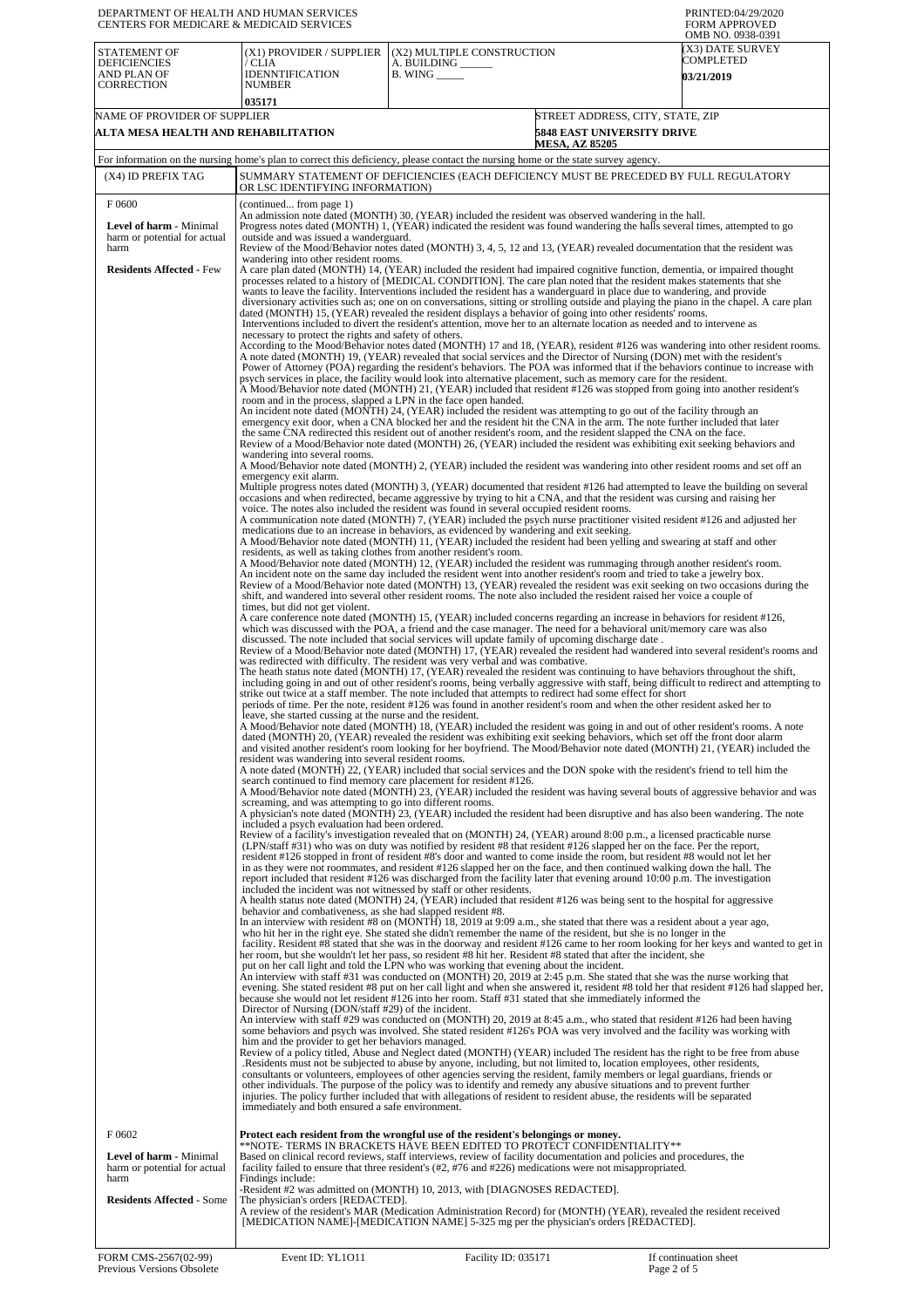| DEPARTMENT OF HEALTH AND HUMAN SERVICES<br><b>CENTERS FOR MEDICARE &amp; MEDICAID SERVICES</b> |                                                                                                                                                                                                                                                                                                                                                                                                                                                                                                                                                                                                                                                                                                                                                                                                                                                                                                                                                                                                                                                                                                                                                                                                                                                                                                                                                                                                                                                                                                                                                                                                                                                                                                                                                                                                                                                                                                                                                                                                                                                                                                                                                                                                                                                                                                                                                                                                                                                                                                                                                                                                                                                                                                                                                                                                                                                                                                                                                                                                                                                                                                                                                                                                                                                                                                                                                                                                                                                                                                                                                                                                                                                                                                                                                                                                                                                                                                                                                                                                                                                                                                                                                                                                                                                                                                                                                                                                                                                                                                                                                                                                                                                                                                                                                                                                                                                                                                                                                                                                                                                                                                                                                                                                                                                                                                                                                                                                                                                                                                                                                                                                                                                                                                                                                                                                                                                                                                                                                                                                                                                                                                                                                                                                                                                                                                                                                                                                                                                                                                                                                                                                                                                                                                                                                                                                                                                                                                                                                                                                                                                                                                                                                                                                                                                                                                                                                                                                                                                                                                                                                                                                                                                                                                                                                                                                                                                                                                                                                                                                                                                                                                                                                                                                                                                                                                                                                                                                                                                                                                                                                                                                                                                                                                                                                                                                                                                                         |                                                                                                                                                                                                                                                                                                                                                                                                                                          | PRINTED:04/29/2020<br><b>FORM APPROVED</b><br>OMB NO. 0938-0391 |
|------------------------------------------------------------------------------------------------|-------------------------------------------------------------------------------------------------------------------------------------------------------------------------------------------------------------------------------------------------------------------------------------------------------------------------------------------------------------------------------------------------------------------------------------------------------------------------------------------------------------------------------------------------------------------------------------------------------------------------------------------------------------------------------------------------------------------------------------------------------------------------------------------------------------------------------------------------------------------------------------------------------------------------------------------------------------------------------------------------------------------------------------------------------------------------------------------------------------------------------------------------------------------------------------------------------------------------------------------------------------------------------------------------------------------------------------------------------------------------------------------------------------------------------------------------------------------------------------------------------------------------------------------------------------------------------------------------------------------------------------------------------------------------------------------------------------------------------------------------------------------------------------------------------------------------------------------------------------------------------------------------------------------------------------------------------------------------------------------------------------------------------------------------------------------------------------------------------------------------------------------------------------------------------------------------------------------------------------------------------------------------------------------------------------------------------------------------------------------------------------------------------------------------------------------------------------------------------------------------------------------------------------------------------------------------------------------------------------------------------------------------------------------------------------------------------------------------------------------------------------------------------------------------------------------------------------------------------------------------------------------------------------------------------------------------------------------------------------------------------------------------------------------------------------------------------------------------------------------------------------------------------------------------------------------------------------------------------------------------------------------------------------------------------------------------------------------------------------------------------------------------------------------------------------------------------------------------------------------------------------------------------------------------------------------------------------------------------------------------------------------------------------------------------------------------------------------------------------------------------------------------------------------------------------------------------------------------------------------------------------------------------------------------------------------------------------------------------------------------------------------------------------------------------------------------------------------------------------------------------------------------------------------------------------------------------------------------------------------------------------------------------------------------------------------------------------------------------------------------------------------------------------------------------------------------------------------------------------------------------------------------------------------------------------------------------------------------------------------------------------------------------------------------------------------------------------------------------------------------------------------------------------------------------------------------------------------------------------------------------------------------------------------------------------------------------------------------------------------------------------------------------------------------------------------------------------------------------------------------------------------------------------------------------------------------------------------------------------------------------------------------------------------------------------------------------------------------------------------------------------------------------------------------------------------------------------------------------------------------------------------------------------------------------------------------------------------------------------------------------------------------------------------------------------------------------------------------------------------------------------------------------------------------------------------------------------------------------------------------------------------------------------------------------------------------------------------------------------------------------------------------------------------------------------------------------------------------------------------------------------------------------------------------------------------------------------------------------------------------------------------------------------------------------------------------------------------------------------------------------------------------------------------------------------------------------------------------------------------------------------------------------------------------------------------------------------------------------------------------------------------------------------------------------------------------------------------------------------------------------------------------------------------------------------------------------------------------------------------------------------------------------------------------------------------------------------------------------------------------------------------------------------------------------------------------------------------------------------------------------------------------------------------------------------------------------------------------------------------------------------------------------------------------------------------------------------------------------------------------------------------------------------------------------------------------------------------------------------------------------------------------------------------------------------------------------------------------------------------------------------------------------------------------------------------------------------------------------------------------------------------------------------------------------------------------------------------------------------------------------------------------------------------------------------------------------------------------------------------------------------------------------------------------------------------------------------------------------------------------------------------------------------------------------------------------------------------------------------------------------------------------------------------------------------------------------------------------------------------------------------------------------------------------------------------------------------------------------------------------------------------------------------------------------------------------------------------------------------------------------------------------------------------------------------------------------------------------------------------------------------------------------------------------------------------------------------------------------------------------|------------------------------------------------------------------------------------------------------------------------------------------------------------------------------------------------------------------------------------------------------------------------------------------------------------------------------------------------------------------------------------------------------------------------------------------|-----------------------------------------------------------------|
| STATEMENT OF<br><b>DEFICIENCIES</b><br>AND PLAN OF<br><b>CORRECTION</b>                        | (X1) PROVIDER / SUPPLIER<br>/ CLIA<br><b>IDENNTIFICATION</b><br><b>NUMBER</b><br>035171                                                                                                                                                                                                                                                                                                                                                                                                                                                                                                                                                                                                                                                                                                                                                                                                                                                                                                                                                                                                                                                                                                                                                                                                                                                                                                                                                                                                                                                                                                                                                                                                                                                                                                                                                                                                                                                                                                                                                                                                                                                                                                                                                                                                                                                                                                                                                                                                                                                                                                                                                                                                                                                                                                                                                                                                                                                                                                                                                                                                                                                                                                                                                                                                                                                                                                                                                                                                                                                                                                                                                                                                                                                                                                                                                                                                                                                                                                                                                                                                                                                                                                                                                                                                                                                                                                                                                                                                                                                                                                                                                                                                                                                                                                                                                                                                                                                                                                                                                                                                                                                                                                                                                                                                                                                                                                                                                                                                                                                                                                                                                                                                                                                                                                                                                                                                                                                                                                                                                                                                                                                                                                                                                                                                                                                                                                                                                                                                                                                                                                                                                                                                                                                                                                                                                                                                                                                                                                                                                                                                                                                                                                                                                                                                                                                                                                                                                                                                                                                                                                                                                                                                                                                                                                                                                                                                                                                                                                                                                                                                                                                                                                                                                                                                                                                                                                                                                                                                                                                                                                                                                                                                                                                                                                                                                                                 | (X2) MULTIPLE CONSTRUCTION<br>A. BUILDING __<br>$B.$ WING $\_\_\_\_\_\_\$                                                                                                                                                                                                                                                                                                                                                                | (X3) DATE SURVEY<br>COMPLETED<br><b>03/21/2019</b>              |
| NAME OF PROVIDER OF SUPPLIER<br>ALTA MESA HEALTH AND REHABILITATION                            |                                                                                                                                                                                                                                                                                                                                                                                                                                                                                                                                                                                                                                                                                                                                                                                                                                                                                                                                                                                                                                                                                                                                                                                                                                                                                                                                                                                                                                                                                                                                                                                                                                                                                                                                                                                                                                                                                                                                                                                                                                                                                                                                                                                                                                                                                                                                                                                                                                                                                                                                                                                                                                                                                                                                                                                                                                                                                                                                                                                                                                                                                                                                                                                                                                                                                                                                                                                                                                                                                                                                                                                                                                                                                                                                                                                                                                                                                                                                                                                                                                                                                                                                                                                                                                                                                                                                                                                                                                                                                                                                                                                                                                                                                                                                                                                                                                                                                                                                                                                                                                                                                                                                                                                                                                                                                                                                                                                                                                                                                                                                                                                                                                                                                                                                                                                                                                                                                                                                                                                                                                                                                                                                                                                                                                                                                                                                                                                                                                                                                                                                                                                                                                                                                                                                                                                                                                                                                                                                                                                                                                                                                                                                                                                                                                                                                                                                                                                                                                                                                                                                                                                                                                                                                                                                                                                                                                                                                                                                                                                                                                                                                                                                                                                                                                                                                                                                                                                                                                                                                                                                                                                                                                                                                                                                                                                                                                                                         | STREET ADDRESS, CITY, STATE, ZIP<br><b>5848 EAST UNIVERSITY DRIVE</b><br><b>MESA, AZ 85205</b>                                                                                                                                                                                                                                                                                                                                           |                                                                 |
| (X4) ID PREFIX TAG                                                                             | OR LSC IDENTIFYING INFORMATION)                                                                                                                                                                                                                                                                                                                                                                                                                                                                                                                                                                                                                                                                                                                                                                                                                                                                                                                                                                                                                                                                                                                                                                                                                                                                                                                                                                                                                                                                                                                                                                                                                                                                                                                                                                                                                                                                                                                                                                                                                                                                                                                                                                                                                                                                                                                                                                                                                                                                                                                                                                                                                                                                                                                                                                                                                                                                                                                                                                                                                                                                                                                                                                                                                                                                                                                                                                                                                                                                                                                                                                                                                                                                                                                                                                                                                                                                                                                                                                                                                                                                                                                                                                                                                                                                                                                                                                                                                                                                                                                                                                                                                                                                                                                                                                                                                                                                                                                                                                                                                                                                                                                                                                                                                                                                                                                                                                                                                                                                                                                                                                                                                                                                                                                                                                                                                                                                                                                                                                                                                                                                                                                                                                                                                                                                                                                                                                                                                                                                                                                                                                                                                                                                                                                                                                                                                                                                                                                                                                                                                                                                                                                                                                                                                                                                                                                                                                                                                                                                                                                                                                                                                                                                                                                                                                                                                                                                                                                                                                                                                                                                                                                                                                                                                                                                                                                                                                                                                                                                                                                                                                                                                                                                                                                                                                                                                                         | For information on the nursing home's plan to correct this deficiency, please contact the nursing home or the state survey agency.<br>SUMMARY STATEMENT OF DEFICIENCIES (EACH DEFICIENCY MUST BE PRECEDED BY FULL REGULATORY                                                                                                                                                                                                             |                                                                 |
| F0602                                                                                          | (continued from page 2)                                                                                                                                                                                                                                                                                                                                                                                                                                                                                                                                                                                                                                                                                                                                                                                                                                                                                                                                                                                                                                                                                                                                                                                                                                                                                                                                                                                                                                                                                                                                                                                                                                                                                                                                                                                                                                                                                                                                                                                                                                                                                                                                                                                                                                                                                                                                                                                                                                                                                                                                                                                                                                                                                                                                                                                                                                                                                                                                                                                                                                                                                                                                                                                                                                                                                                                                                                                                                                                                                                                                                                                                                                                                                                                                                                                                                                                                                                                                                                                                                                                                                                                                                                                                                                                                                                                                                                                                                                                                                                                                                                                                                                                                                                                                                                                                                                                                                                                                                                                                                                                                                                                                                                                                                                                                                                                                                                                                                                                                                                                                                                                                                                                                                                                                                                                                                                                                                                                                                                                                                                                                                                                                                                                                                                                                                                                                                                                                                                                                                                                                                                                                                                                                                                                                                                                                                                                                                                                                                                                                                                                                                                                                                                                                                                                                                                                                                                                                                                                                                                                                                                                                                                                                                                                                                                                                                                                                                                                                                                                                                                                                                                                                                                                                                                                                                                                                                                                                                                                                                                                                                                                                                                                                                                                                                                                                                                                 |                                                                                                                                                                                                                                                                                                                                                                                                                                          |                                                                 |
| <b>Level of harm - Minimal</b><br>harm or potential for actual<br>harm                         | 10, (YEAR).                                                                                                                                                                                                                                                                                                                                                                                                                                                                                                                                                                                                                                                                                                                                                                                                                                                                                                                                                                                                                                                                                                                                                                                                                                                                                                                                                                                                                                                                                                                                                                                                                                                                                                                                                                                                                                                                                                                                                                                                                                                                                                                                                                                                                                                                                                                                                                                                                                                                                                                                                                                                                                                                                                                                                                                                                                                                                                                                                                                                                                                                                                                                                                                                                                                                                                                                                                                                                                                                                                                                                                                                                                                                                                                                                                                                                                                                                                                                                                                                                                                                                                                                                                                                                                                                                                                                                                                                                                                                                                                                                                                                                                                                                                                                                                                                                                                                                                                                                                                                                                                                                                                                                                                                                                                                                                                                                                                                                                                                                                                                                                                                                                                                                                                                                                                                                                                                                                                                                                                                                                                                                                                                                                                                                                                                                                                                                                                                                                                                                                                                                                                                                                                                                                                                                                                                                                                                                                                                                                                                                                                                                                                                                                                                                                                                                                                                                                                                                                                                                                                                                                                                                                                                                                                                                                                                                                                                                                                                                                                                                                                                                                                                                                                                                                                                                                                                                                                                                                                                                                                                                                                                                                                                                                                                                                                                                                                             |                                                                                                                                                                                                                                                                                                                                                                                                                                          |                                                                 |
| <b>Residents Affected - Some</b>                                                               | -Resident #76 was admitted (MONTH) 10, (YEAR), with [DIAGNOSES REDACTED].<br>A review of the resident's clinical record revealed a physician's orders [REDACTED]. This order was discontinued on (MONTH)<br>A physician's orders [REDACTED]. This order was discontinued on (MONTH) 14, (YEAR) and replaced with an oral/liquid<br>medication.<br>Review of the resident's MAR for (MONTH) (YEAR), revealed the resident received these medications from (MONTH) 1-18,<br>(YEAR). Review of the facility's investigative documentation regarding the misappropriation of medications for resident #2 and #76,<br>revealed that on (MONTH) 18, (YEAR) a RN (Registered Nurse/staff #15) and a LPN (Licensed Practical Nurse/staff #16)<br>reported that a 30 pill card of MS and the corresponding control sheet for resident #76 was missing from the medication<br>cart, as well as a 30 pill card of [MEDICATION NAME]-[MEDICATION NAME] and the corresponding control sheet for resident<br>#2. A binder belonging to a RN (staff #66) was found and contained the empty bubble pack for the MS, the corresponding control<br>sheet for resident #76 and the control sheet for the [MEDICATION NAME]-[MEDICATION NAME] for resident #2. The bubble<br>pack<br>for the [MEDICATION NAME]-[MEDICATION NAME] was not found.<br>Further review of the facility's investigative report included a written statement from staff #66 dated (MONTH) 19, (YEAR).<br>Staff #66 reported that she had found an empty card of MS ER 15 mg tablets in the bottom of the 300 hall med cart and that<br>there was a corresponding count sheet, which noted that the card was new with 30 tablets delivered. She reported that there was also a<br>count sheet for [MEDICATION NAME]-[MEDICATION NAME] 5-325 mg, which noted that the corresponding card contained<br>30 tablets, however the card was not found. The statement included the removal of the card and sheets and that she placed<br>them in a clipboard which holds paperwork, with the intent of bringing them to the DNS (Director of Nursing services/staff<br>#29) upon her return, as she was out of town on a work-related meeting. Staff #66 stated that the clipboard was<br>accidentally left in the CNA (Certified Nursing Assistant) fridge room, where it was apparently found and gone through, and then<br>brought to the attention of Human Resources. Staff #66 reported that she had mentioned to another nurse that the<br>sheets in the narcotic record should be counted, because she felt like maybe some sheets have come up missing and they<br>should be counting them anyway. Per the statement, staff #66 was unsure who to bring this issue to as the management team<br>was away, but was told the DNS would be back on (MONTH) 19, (YEAR).<br>An interview was conducted with the DNS (staff #29) on (MONTH) 19, 2019 at 1:01 p.m. Staff #29 was not able to remember if<br>she was away from the building when the incident was originally reported. Staff #29 said that staff #16 had reported the<br>missing narcotics card and control sheets, as she had been the one who had signed them in the night before. Staff #29<br>stated that an empty medication card and the corresponding control sheet, as well as another control sheet had been found<br>in a binder belonging to staff #66. Staff #29 stated that when she interviewed staff #66, staff #66 stated that she had<br>found the empty medication card and blank control sheets in the bottom drawer of the 300 hallway medication cart. Staff #29 stated<br>that staff #66 was taken for drug testing which was negative, and that staff #66 was suspended pending completion of the<br>investigation. The investigation was inconclusive as to whether staff #66 had misappropriated the medications, however, the<br>medications were missing.<br>Neither resident #2 or #76 missed any doses of their medications, as the result of this incident.<br>On (MONTH) 20, 2019 at 9:54 a.m. a telephone interview was attempted with staff #66, however; the telephone number had been<br>disconnected.<br>-Resident #226 was admitted to the facility on (MONTH) 20, (YEAR), with [DIAGNOSES REDACTED].<br>Review of the clinical record revealed a physician's orders [REDACTED].<br>Review of the MAR for (MONTH) (YEAR) revealed that resident #226 received all scheduled doses of [MEDICATION NAME] as<br>ordered for the month.<br>Review of the pharmacy documentation revealed that on (MONTH) 23, (YEAR), a delivery of [MEDICATION NAME] 10 mg<br>containing<br>90 tablets for resident #226 was delivered to the facility at 10:14 p.m. The pharmacy documentation showed it was received<br>and signed for by a RN (staff #66).<br>Review of the facility's investigative documentation revealed that on the morning of (MONTH) 24, (YEAR) during the narcotic<br>count at shift change, a bubble pack containing eight [MEDICATION NAME] for resident #226 was missing. Staff #66 who was<br>working the night shift was unable to explain what happened to the medication to the oncoming nurse (staff #30). Staff #30<br>conducted a search for the missing medication and found the empty bubble pack of [MEDICATION NAME] sitting next to staff<br>#66's belonging in the chart room. Staff #30 then called the Director of Nursing (staff #29) at approximately 7:00 a.m. to<br>notify her of the missing narcotics. Staff #29 instructed staff #30 to contact the Administrator (staff #68).<br>Further review of facility's investigative documentation revealed an in-person interview was conducted with staff #66, by<br>the Administrator and Human Resources (HR/staff #17). Staff #66 stated that the evening RN (staff #15) on (MONTH) 23,<br>(YEAR) told her that the [MEDICATION NAME] for resident #226 was running low and would need to be reordered. Staff #66<br>stated she removed the card of eight [MEDICATION NAME] from the cart and placed it in the chart room (which is an unlocked<br>room for nurses and CNA's to chart) at that time. Staff #66 stated the [MEDICATION NAME] arrived from the pharmacy<br>immediately afterwards so the medication did not need to be reordered, and that she did not give the card which she had<br>removed from the narcotic box another thought. Staff #66 stated she did not know why she left the medication in the chart<br>room all night.<br>The investigative report included a telephone interview was conducted by the Administrator with the evening RN (staff #15).<br>Staff #15 stated that she did not see staff #66 remove any medications from the medication cart and that she did not see<br>any medications in the chart room. Staff #15 stated she did tell staff #66 that the [MEDICATION NAME] for resident #226 was<br>running low, but it arrived from the pharmacy before she left her shift that evening.<br>The report also included a telephone interview with each of the Certified Nursing Assistants (CNA/staff #4 and CNA/staff<br>#69) working on the night shift. Both CNA's stated that they had not seen any medications in the chart room that night.<br>The facility's investigative documentation also revealed the Administrator had reviewed video footage from the building<br>security cameras from (MONTH) 23, (YEAR)-May 24, (YEAR). The video footage showed the narcotic count between staff #66 and<br>staff #30 on the morning of (MONTH) 24, (YEAR). When staff #30 looks away, staff #66 reaches into the trash can attached to the<br>medication cart and removes what appears to be a bubble pack. The video footage showed that when staff #30 walks away,<br>staff #66 takes the bubble pack into the chart room. All other staff are accounted for on the video and no suspicious<br>activity was noted.<br>All three of the night shift staff (#66, #4 and #69) were drug tested with negative results. Staff #66 was suspended pending the<br>investigation and was later terminated on (MONTH) 29, (YEAR).<br>Continued review of the investigative report revealed that the facility could not state for certain what happened to the<br>missing medications, as no concrete proof could be found.<br>An interview was conducted with the DNS (staff #29) on (MONTH) 19, 2019 at 1:01 p.m. Staff #29 stated that according to the<br>documentation, staff #66 should have never pulled the card for reorder since the medication had already been delivered.<br>A telephone interview was attempted on (MONTH) 20, 2019 at 9:54 a.m. with staff #66, however; the phone number had been<br>disconnected and no other numbers were available.<br>Review of the facility's policy and procedure for Abuse and Neglect dated (MONTH) (YEAR), revealed the purpose was to ensure |                                                                                                                                                                                                                                                                                                                                                                                                                                          |                                                                 |
| F0610<br>Level of harm - Minimal<br>harm or potential for actual<br>harm                       | Respond appropriately to all alleged violations.<br>Findings include:                                                                                                                                                                                                                                                                                                                                                                                                                                                                                                                                                                                                                                                                                                                                                                                                                                                                                                                                                                                                                                                                                                                                                                                                                                                                                                                                                                                                                                                                                                                                                                                                                                                                                                                                                                                                                                                                                                                                                                                                                                                                                                                                                                                                                                                                                                                                                                                                                                                                                                                                                                                                                                                                                                                                                                                                                                                                                                                                                                                                                                                                                                                                                                                                                                                                                                                                                                                                                                                                                                                                                                                                                                                                                                                                                                                                                                                                                                                                                                                                                                                                                                                                                                                                                                                                                                                                                                                                                                                                                                                                                                                                                                                                                                                                                                                                                                                                                                                                                                                                                                                                                                                                                                                                                                                                                                                                                                                                                                                                                                                                                                                                                                                                                                                                                                                                                                                                                                                                                                                                                                                                                                                                                                                                                                                                                                                                                                                                                                                                                                                                                                                                                                                                                                                                                                                                                                                                                                                                                                                                                                                                                                                                                                                                                                                                                                                                                                                                                                                                                                                                                                                                                                                                                                                                                                                                                                                                                                                                                                                                                                                                                                                                                                                                                                                                                                                                                                                                                                                                                                                                                                                                                                                                                                                                                                                                   | **NOTE- TĒRMS IN BRACKETS HAVE BEEN EDITED TO PROTECT CONFIDENTIALITY**<br>Based on clinical record review, staff interviews, facility documentation and policy review, the facility failed to ensure<br>that a complete and through investigation was completed for 1 of 4 sampled residents (#8) regarding an allegation of abuse. The<br>deficient practice could result in incomplete and inaccurate investigations being conducted. |                                                                 |
| <b>Residents Affected - Few</b>                                                                |                                                                                                                                                                                                                                                                                                                                                                                                                                                                                                                                                                                                                                                                                                                                                                                                                                                                                                                                                                                                                                                                                                                                                                                                                                                                                                                                                                                                                                                                                                                                                                                                                                                                                                                                                                                                                                                                                                                                                                                                                                                                                                                                                                                                                                                                                                                                                                                                                                                                                                                                                                                                                                                                                                                                                                                                                                                                                                                                                                                                                                                                                                                                                                                                                                                                                                                                                                                                                                                                                                                                                                                                                                                                                                                                                                                                                                                                                                                                                                                                                                                                                                                                                                                                                                                                                                                                                                                                                                                                                                                                                                                                                                                                                                                                                                                                                                                                                                                                                                                                                                                                                                                                                                                                                                                                                                                                                                                                                                                                                                                                                                                                                                                                                                                                                                                                                                                                                                                                                                                                                                                                                                                                                                                                                                                                                                                                                                                                                                                                                                                                                                                                                                                                                                                                                                                                                                                                                                                                                                                                                                                                                                                                                                                                                                                                                                                                                                                                                                                                                                                                                                                                                                                                                                                                                                                                                                                                                                                                                                                                                                                                                                                                                                                                                                                                                                                                                                                                                                                                                                                                                                                                                                                                                                                                                                                                                                                                         | Resident #8 was admitted to the facility on (MONTH) 3, (YEAR), with [DIAGNOSES REDACTED].<br>An incident progress note dated (MONTH) 25, (YEAR) included that resident #8 was slapped in the face by another resident<br>during the previous shift (evening shift on (MONTH) 24). Per the note, resident #8 did not sustain any injuries and she did                                                                                     |                                                                 |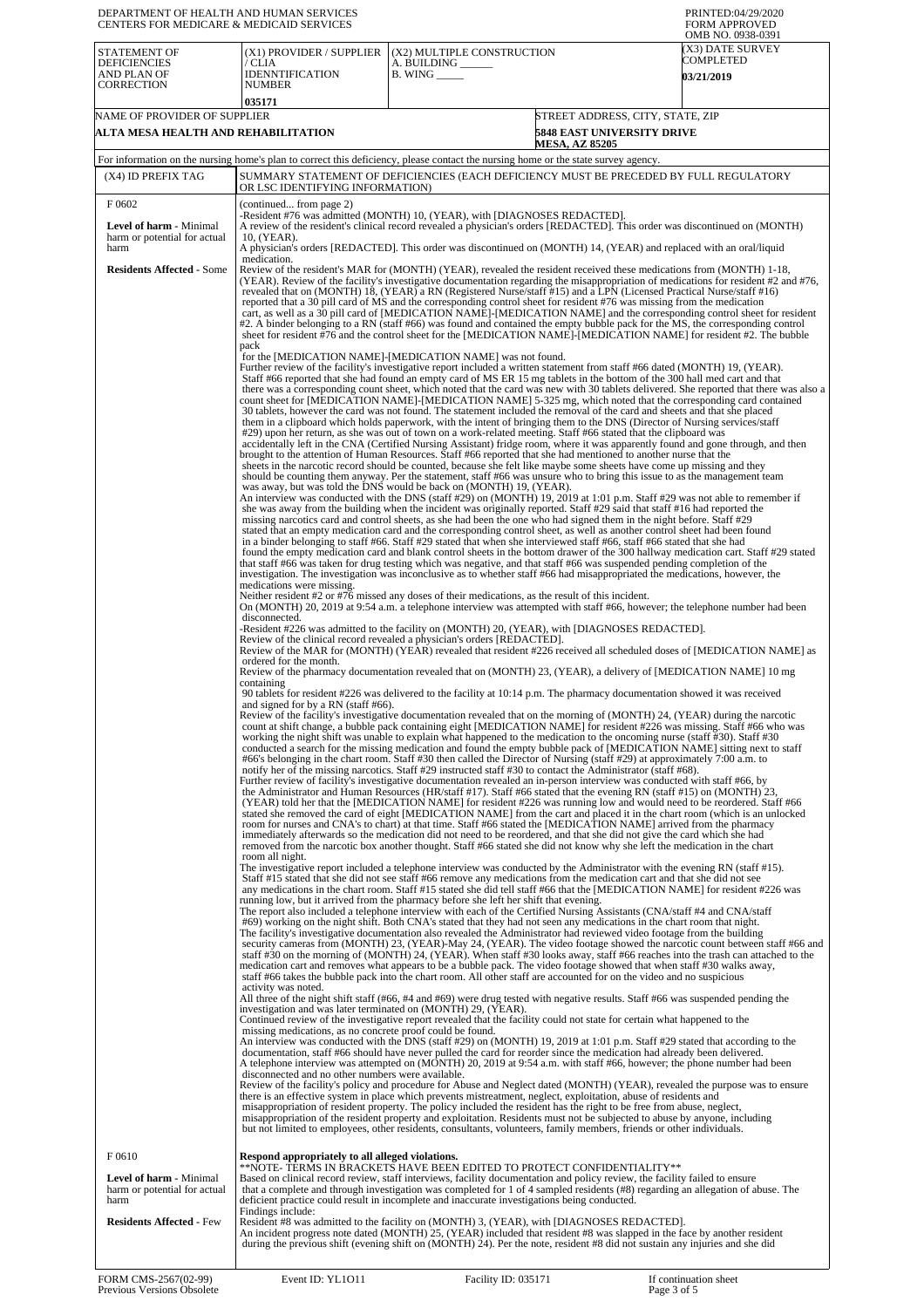| DEPARTMENT OF HEALTH AND HUMAN SERVICES<br>CENTERS FOR MEDICARE & MEDICAID SERVICES                                 |                                                                                                                                                                                                                                                                                                                                |                                                                                                                                                                                                                                                                                                                                                                                                                                                                                                                                                                                                                                                                                                                                                                                                                                                                                                                                                                                                                                                                                                                                                                                                                                                                                                                                                                                                                                                                                                                                                                                                                                                                                                                                                                                                                                                                                                                                                                                                                                                          | PRINTED:04/29/2020<br><b>FORM APPROVED</b><br>OMB NO. 0938-0391                                                                                                                                                                                                                                                                                                                                                                                                                                                                                                                                                                                          |  |
|---------------------------------------------------------------------------------------------------------------------|--------------------------------------------------------------------------------------------------------------------------------------------------------------------------------------------------------------------------------------------------------------------------------------------------------------------------------|----------------------------------------------------------------------------------------------------------------------------------------------------------------------------------------------------------------------------------------------------------------------------------------------------------------------------------------------------------------------------------------------------------------------------------------------------------------------------------------------------------------------------------------------------------------------------------------------------------------------------------------------------------------------------------------------------------------------------------------------------------------------------------------------------------------------------------------------------------------------------------------------------------------------------------------------------------------------------------------------------------------------------------------------------------------------------------------------------------------------------------------------------------------------------------------------------------------------------------------------------------------------------------------------------------------------------------------------------------------------------------------------------------------------------------------------------------------------------------------------------------------------------------------------------------------------------------------------------------------------------------------------------------------------------------------------------------------------------------------------------------------------------------------------------------------------------------------------------------------------------------------------------------------------------------------------------------------------------------------------------------------------------------------------------------|----------------------------------------------------------------------------------------------------------------------------------------------------------------------------------------------------------------------------------------------------------------------------------------------------------------------------------------------------------------------------------------------------------------------------------------------------------------------------------------------------------------------------------------------------------------------------------------------------------------------------------------------------------|--|
| <b>STATEMENT OF</b><br><b>DEFICIENCIES</b><br>AND PLAN OF<br><b>CORRECTION</b>                                      | (X1) PROVIDER / SUPPLIER<br>/ CLIA<br>IDENNTIFICATION<br><b>NUMBER</b>                                                                                                                                                                                                                                                         | (X2) MULTIPLE CONSTRUCTION<br>A. BUILDING ______<br>$B.$ WING $\_\_\_\_\_\_\$                                                                                                                                                                                                                                                                                                                                                                                                                                                                                                                                                                                                                                                                                                                                                                                                                                                                                                                                                                                                                                                                                                                                                                                                                                                                                                                                                                                                                                                                                                                                                                                                                                                                                                                                                                                                                                                                                                                                                                            | (X3) DATE SURVEY<br>COMPLETED<br><b>03/21/2019</b>                                                                                                                                                                                                                                                                                                                                                                                                                                                                                                                                                                                                       |  |
|                                                                                                                     | 035171                                                                                                                                                                                                                                                                                                                         |                                                                                                                                                                                                                                                                                                                                                                                                                                                                                                                                                                                                                                                                                                                                                                                                                                                                                                                                                                                                                                                                                                                                                                                                                                                                                                                                                                                                                                                                                                                                                                                                                                                                                                                                                                                                                                                                                                                                                                                                                                                          |                                                                                                                                                                                                                                                                                                                                                                                                                                                                                                                                                                                                                                                          |  |
| NAME OF PROVIDER OF SUPPLIER                                                                                        |                                                                                                                                                                                                                                                                                                                                |                                                                                                                                                                                                                                                                                                                                                                                                                                                                                                                                                                                                                                                                                                                                                                                                                                                                                                                                                                                                                                                                                                                                                                                                                                                                                                                                                                                                                                                                                                                                                                                                                                                                                                                                                                                                                                                                                                                                                                                                                                                          | STREET ADDRESS, CITY, STATE, ZIP                                                                                                                                                                                                                                                                                                                                                                                                                                                                                                                                                                                                                         |  |
| ALTA MESA HEALTH AND REHABILITATION                                                                                 |                                                                                                                                                                                                                                                                                                                                | <b>MESA, AZ 85205</b>                                                                                                                                                                                                                                                                                                                                                                                                                                                                                                                                                                                                                                                                                                                                                                                                                                                                                                                                                                                                                                                                                                                                                                                                                                                                                                                                                                                                                                                                                                                                                                                                                                                                                                                                                                                                                                                                                                                                                                                                                                    | <b>5848 EAST UNIVERSITY DRIVE</b>                                                                                                                                                                                                                                                                                                                                                                                                                                                                                                                                                                                                                        |  |
|                                                                                                                     |                                                                                                                                                                                                                                                                                                                                | For information on the nursing home's plan to correct this deficiency, please contact the nursing home or the state survey agency.                                                                                                                                                                                                                                                                                                                                                                                                                                                                                                                                                                                                                                                                                                                                                                                                                                                                                                                                                                                                                                                                                                                                                                                                                                                                                                                                                                                                                                                                                                                                                                                                                                                                                                                                                                                                                                                                                                                       |                                                                                                                                                                                                                                                                                                                                                                                                                                                                                                                                                                                                                                                          |  |
| (X4) ID PREFIX TAG                                                                                                  | OR LSC IDENTIFYING INFORMATION)                                                                                                                                                                                                                                                                                                | SUMMARY STATEMENT OF DEFICIENCIES (EACH DEFICIENCY MUST BE PRECEDED BY FULL REGULATORY                                                                                                                                                                                                                                                                                                                                                                                                                                                                                                                                                                                                                                                                                                                                                                                                                                                                                                                                                                                                                                                                                                                                                                                                                                                                                                                                                                                                                                                                                                                                                                                                                                                                                                                                                                                                                                                                                                                                                                   |                                                                                                                                                                                                                                                                                                                                                                                                                                                                                                                                                                                                                                                          |  |
| F0610                                                                                                               | (continued from page 3)                                                                                                                                                                                                                                                                                                        |                                                                                                                                                                                                                                                                                                                                                                                                                                                                                                                                                                                                                                                                                                                                                                                                                                                                                                                                                                                                                                                                                                                                                                                                                                                                                                                                                                                                                                                                                                                                                                                                                                                                                                                                                                                                                                                                                                                                                                                                                                                          |                                                                                                                                                                                                                                                                                                                                                                                                                                                                                                                                                                                                                                                          |  |
| Level of harm - Minimal<br>harm or potential for actual<br>harm                                                     | not appear to be in distress about the incident.<br>Another note dated (MONTH) 25, (YEAR) included the resident's family member was notified that resident #8 was assaulted by<br>another resident.<br>Review of a facility's investigation revealed that on (MONTH) 24, (YEAR) around 8:00 p.m., a licensed practicable nurse |                                                                                                                                                                                                                                                                                                                                                                                                                                                                                                                                                                                                                                                                                                                                                                                                                                                                                                                                                                                                                                                                                                                                                                                                                                                                                                                                                                                                                                                                                                                                                                                                                                                                                                                                                                                                                                                                                                                                                                                                                                                          |                                                                                                                                                                                                                                                                                                                                                                                                                                                                                                                                                                                                                                                          |  |
| <b>Residents Affected - Few</b>                                                                                     | witnessed by staff or other residents.<br>were provided.<br>were not able to be located for this incident.                                                                                                                                                                                                                     | (LPN/staff #31) who was on duty was notified by resident #8 that another resident slapped her on the face. Per the report,<br>they were not roommates, so the other resident slapped resident #8 on the face. The report included the other<br>Further review of the facility's investigative documentation revealed that it was not thorough, as there were no interviews<br>with other residents who were in the vicinity when the incident occurred, there were no interviews with other staff, and<br>there was no documentation that an interview was attempted or completed with the resident who hit resident #8 in the face.<br>The report also did not include the name of the LPN, who resident #8 reported the allegation to on (MONTH) 24.<br>In an interview with the DON (staff #29) on (MONTH) 20, 2019 at 8:45 a.m., she stated if there is an allegation of resident<br>to resident abuse, all residents involved are interviewed, even if they are confused. Staff #29 said that other residents<br>in the area of the incident are also interviewed and any witness statements are taken from staff or visitors, who may have<br>witnessed the event. She stated that she thought there were additional interviews done for this investigation, but none<br>In an interview with the Administrator (staff #13) on (MONTH) 21, 2019 at 12:45 p.m., she stated that additional interviews<br>Review of a policy titled Abuse and Neglect dated (MONTH) (YEAR), revealed the facility will have evidence that all alleged<br>or suspected violations of abuse are thoroughly investigated. The investigation may include interviewing employees,<br>residents or other witnesses to the incident. The policy included to interview all involved (employee, resident and family)<br>individually, not as a group, so that their descriptions of the incident can be compared to determine any inconsistencies.<br>Consider having each person write his or her memory of the event. If possible, get signed and dated statements from any | the other resident stopped in front of resident #8's door and wanted to come inside the room, but resident #8 would not let her in as<br>resident was discharged from the facility later that evening around 10:00 p.m. The investigation also included the incident was not                                                                                                                                                                                                                                                                                                                                                                             |  |
| F0658<br><b>Level of harm - Minimal</b><br>harm or potential for actual<br>harm<br><b>Residents Affected - Few</b>  | witnesses.<br>Findings include:<br>could be crushed, just not the capsules.<br>taking the pills.<br>stated she should have stayed in the room, while he took them.                                                                                                                                                             | Ensure services provided by the nursing facility meet professional standards of quality.<br>**NOTE- TERMS IN BRACKETS HAVE BEEN EDITED TO PROTECT CONFIDENTIALITY**<br>Based on observations, staff interviews and policy and procedure, the facility failed to ensure that professional standards<br>were followed during medication administration, by crushing an extended release medication. The deficient practice could<br>result in an increased risk of side effects, as the medication is released all at once instead of over an extended period<br>of time (dose dumping). Also during medication administration, the nurse left medications at a resident's bedside. The<br>deficient practice could result in resident's not taking all of their medications.<br>the medication in apple sauce. The LPN then administered the medication to a resident.<br>An interview was immediately conducted with staff #31, who stated that she believed the solid [MEDICATION NAME] tablets<br>The LPN was then observed preparing medications for another resident. She entered the resident's room, took his blood<br>pressure and set the medication cup on the bedside table. The medication cup had 10 pills inside and included a narcotic<br>medication. The LPN then exited the room and left the cup of pills on the bedside table. The resident was not observed<br>that medications cannot be left in a resident's room. The DON said the nurse must remain with the resident until the<br>medications are taken. She said the resident did not have a self-administration assessment. She also stated that if a<br>2019 Drug Handbook, which stated that delayed or extended release [MEDICATION NAME] tablets cannot be crushed.                                                                                                                                                                                                                                                                                                       | A medication pass observation was conducted with a Licensed Practical Nurse (LPN/staff #31) on (MONTH) 20, 2019 at 8:30 a.m.<br>The LPN was observed to crush a 250 mg (milligram) tablet of extended release [MEDICATION NAME] (anticonvulsant) and mix<br>An interview was immediately conducted with staff #31. She stated it was not the facility policy to leave medications in the room. She<br>An interview was conducted with the Director of Nursing (DON/staff #29) on (MONTH) 20, 2019 at 11:42 a.m. The DON stated<br>medication is coated it cannot be crushed. The DON proceeded to look up [MEDICATION NAME] in the Wolter-Kluwer Nursing |  |
| F 0761<br><b>Level of harm - Minimal</b><br>harm or potential for actual<br>harm<br><b>Residents Affected - Few</b> | Findings include:<br>had forgotten to do it.<br>have access to the keys to the medication storage areas.                                                                                                                                                                                                                       | Review of a policy and procedure for Medication Administration revealed do not leave medications at the bedside or at the<br>table unless there is a specific physician order [REDACTED]. If the resident has not been assessed for safety of<br>self-administration and there is not a physician order [REDACTED].<br>Ensure drugs and biologicals used in the facility are labeled in accordance with<br>currently accepted professional principles; and all drugs and biologicals must be stored<br>in locked compartments, separately locked, compartments for controlled drugs.<br>when unattended. The deficient practice could result in misappropriation of resident medication.<br>An observation was conducted with a Licensed Practical Nurse (LPN/staff #31) on (MONTH) 20, 2019 at 8:03 a.m. The LPN<br>prepared medication for a resident and then walked away from the medication cart into the dining room to administer the<br>medication. The medication cart was left unlocked and unattended in the hallway.<br>On (MONTH) 20, 2019 at 9:05 a.m., another observation was conducted of staff #31 preparing medication for a resident. The<br>medication cart must be locked at all times, unless the nurse is attending to the cart.<br>Review of a policy for Dispensing and Storage of Medication revealed that medications will be stored in a locked medication<br>cart, drawer or cupboard. Only the person passing medications and the director of nursing services will be permitted to                                                                                                                                                                                                                                                                                                                                                                                                                                                                                                                                       | Based on observations, staff interviews and policy and procedure, the facility failed to ensure that 1 of 2 medication carts was locked<br>LPN then entered a resident's room to administer the medication and left the medication cart unlocked and unattended in the hallway.<br>An interview was immediately conducted with the LPN. She stated that she is aware that her medication cart should be locked, but she<br>An interview was conducted with the Director of Nursing (DON/staff #29) on (MONTH) 20, 2019 at 11:42 a.m. The DON stated the                                                                                                  |  |
| F0812<br><b>Level of harm - Minimal</b><br>harm or potential for actual<br>harm<br><b>Residents Affected - Few</b>  | Findings include:                                                                                                                                                                                                                                                                                                              | Procure food from sources approved or considered satisfactory and store, prepare,<br>distribute and serve food in accordance with professional standards.<br>Based on observation, staff interviews and policy and procedures, the facility failed to ensure that a plastic bag<br>containing rice was sealed and a bag of cookie dough was properly labeled in the kitchen freezer.<br>-An observation during a kitchen tour was conducted with the facility's Food and Nutrition Director (staff #12) on 3/18/19<br>at 9:07 a.m. During the observation, a box with a plastic bag of uncooked rice was found open to air in the freezer, and<br>there was a plastic bag of cookie dough which was not labeled or dated.<br>An interview was conducted with staff #12 on 3/20/19 at 1:12 p.m. Staff #12 stated that the box of rice in the freezer<br>should have been sealed air tight and the cookie dough should have been labeled and dated.<br>An interview was conducted with the Food Service Manager (staff #67) on 3/20/19 at 1:30 p.m. Staff #67 stated that the                                                                                                                                                                                                                                                                                                                                                                                                                                                                                                                                                                                                                                                                                                                                                                                                                                                                                                                                                                              |                                                                                                                                                                                                                                                                                                                                                                                                                                                                                                                                                                                                                                                          |  |
| FORM CMS-2567(02-99)<br>Previous Versions Obsolete                                                                  | Event ID: YL1011                                                                                                                                                                                                                                                                                                               | Facility ID: 035171                                                                                                                                                                                                                                                                                                                                                                                                                                                                                                                                                                                                                                                                                                                                                                                                                                                                                                                                                                                                                                                                                                                                                                                                                                                                                                                                                                                                                                                                                                                                                                                                                                                                                                                                                                                                                                                                                                                                                                                                                                      | If continuation sheet<br>Page 4 of 5                                                                                                                                                                                                                                                                                                                                                                                                                                                                                                                                                                                                                     |  |